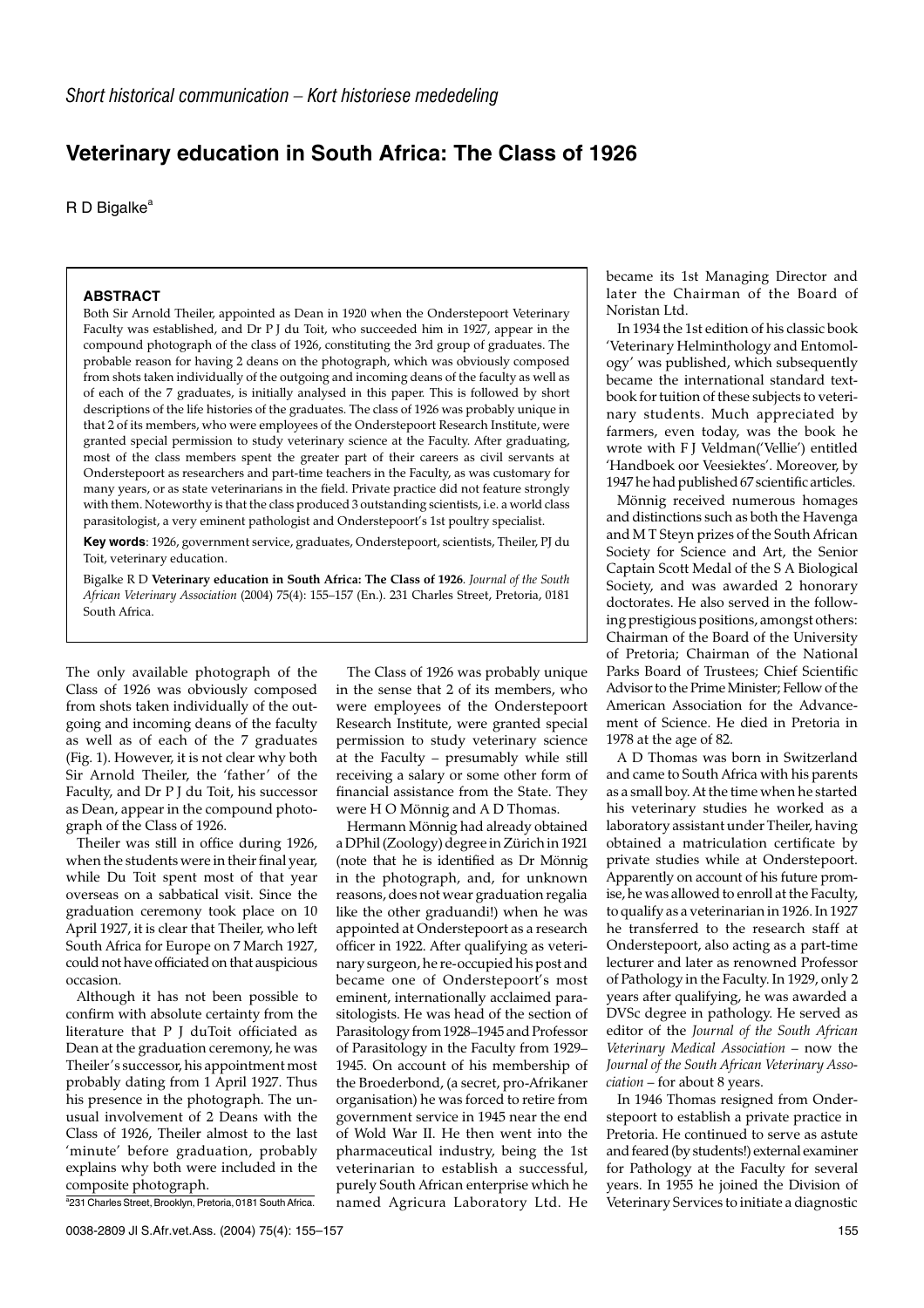laboratory in Louis Trichardt where he was the first to discover, with W O Neitz, the toxicosis of cattle caused by severe infestation with brown ticks, named brown tick toxicosis. Thomas finally retired in 1966 and took up farming, later moving to George where he died in 1991 at the ripe old age of 92.

Neville Starke – 'Starkey' to his students – hailed from a farm in the vicinity of Stellenbosch where so many of the well known Starke family have their roots. Having seen active military service in East Africa during World War I, he came back to matriculate at SACS (South African College). The next step was to do the veterinary preparatory courses at the Johannesburg University College (later University of the Witwatersrand) before proceeding to the Onderstepoort Faculty.

After qualifying he was appointed government veterinary officer in 1927 and spent the next 14 years of his career in the field, serving at places like Bloemfontein, Pietersburg, Duiwelskloof, Potchefstroom, Dundee and Durban. Whilst at Potchefstroom he was sent to Ramathlabama in Bechuanaland (now Botswana) to assist with the control of the 1932/33 outbreak of FMD. This experience stood him in good stead while stationed at Dundee where he diagnosed the 1937 outbreak of FMD in Zululand. The disease had been introduced into Zululand by cattle that had been illegally moved all the way from Bechuanaland, where an extensive outbreak had been discovered at Palapye Station.

Neville transferred to Onderstepoort in 1941 as lecturer in Animal Management and General Hygiene. In 1948 he joined the department of Surgery, succeeding Prof. S W J van Rensburg as Professor of Surgery, Gynaecology and Obstetrics in 1953, when the latter resigned unexpectedly. Prof. Starke retired in 1959 and thereafter farmed for 23 years on a smallholding near Stellenbosch. He finally moved to Pretoria where he died in 1988 aged 89 years.

J D W A ('Dougie') Coles was Onderstepoort's 1st poultry specialist. Having initially experienced East Coast fever control measures at Allerton Laboratory in Natal as newly appointed veterinary research officer, he became the 1st lecturer in Avian Pathology at Onderstepoort in 1931. He was awarded a Commonwealth Fund Fellowship which he utilised for study purposes at the Medical School of the Washington University, St Louis, USA during 1934 and 1935. Back at Onderstepoort, he was instructed to also lecture in Dietetics for 3 years. This stimulated a particular interest in the discipline that led to his appointment to the National



Fig. 1: **The Class of 1926.**

Nutrition Council and to the local development of balanced poultry rations, South Africa being a leader in the field.

Dougie developed into a scientist of considerable repute. His achievements were not limited to poultry. He was, for example, the discoverer of a rickettsia named *Rickettsia (Colesiota) conjunctivae* in cases of infectious ophthalmia in sheep, and similar organisms have been demonstrated in cattle, goats and poultry. Their significance in opthalmia is, however, currently unclear. He became internationally renowned in the nomenclature of rickettsias. He was very highly regarded as expert diagnostician and nutritionist in the poultry industry. He was first to discover psittacosis in pigeons; first to discover paralysis due to *Argas persicus* in ducks and geese; first to observe the vertical transmission of osteopetrosis in poultry. In 1957, on invitation, he advised the Nyasaland (now Malawi) government on the establishment of a poultry industry commensurate with the capacities of the existing small farmers.